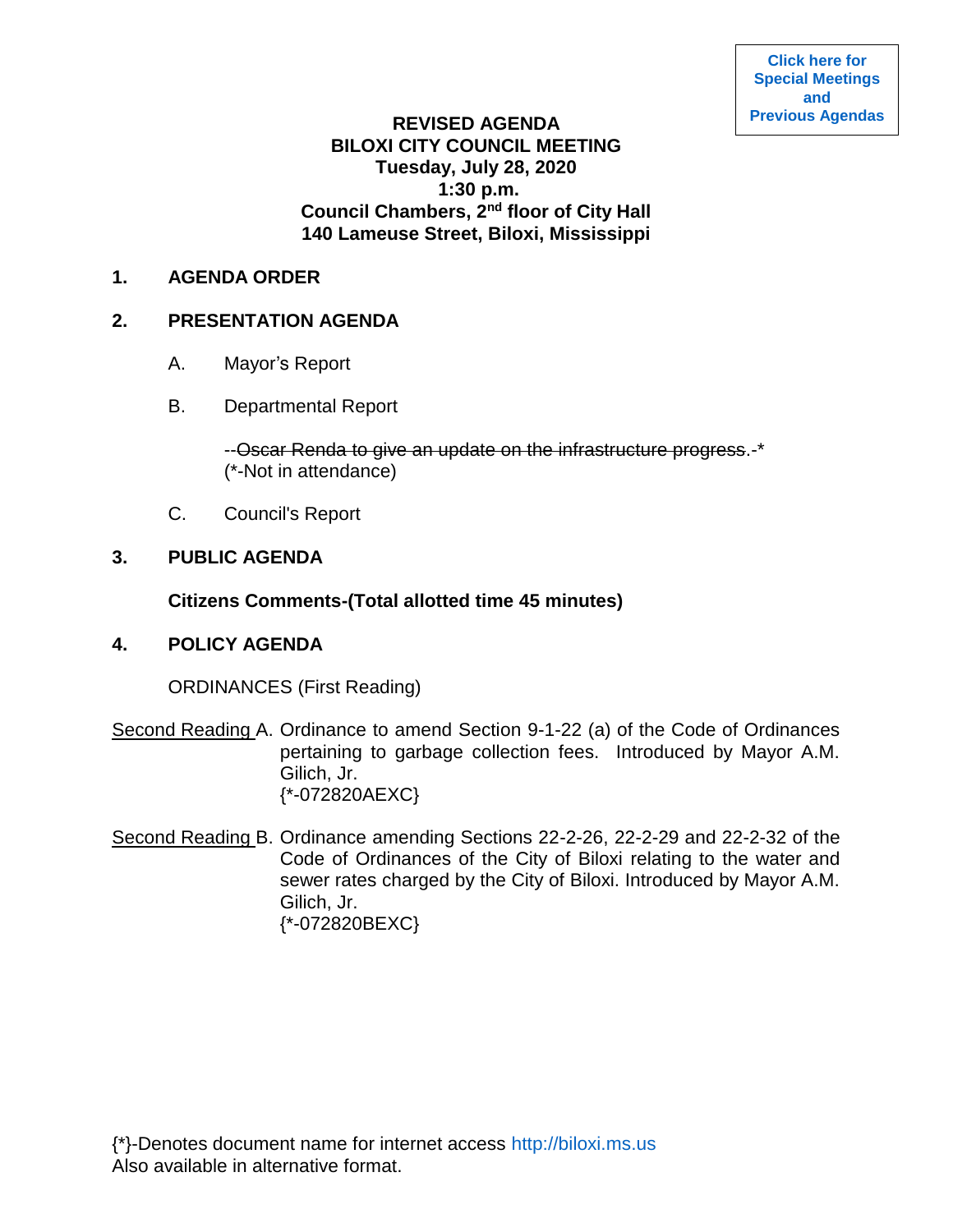### ORDINANCES (Second Reading)

Failed C. Ordinance to amend the Biloxi Land Development Ordinance, specifically to amend Section 23-6-7(F)(1) to address the modification of text related to the establishment of standards and requirements for Fences-Appearance, Finished Side to Outside. Case No. 20-024, City of Biloxi. Submitted by the Planning Commission. {\*-072120BPC} **First reading on July 21, 2020**

# **5. CONSENT AGENDA**

### RESOLUTIONS

- 450-20 A. Resolution to approve and authorize the Emergency Road As Amended Repairs on Churchill Avenue (KAFB) by DNA Underground in the total amount of \$90,751.76. Funding: Capital Projects Budget. Introduced by Mayor A.M. Gilich, Jr. {\*-072820APUR}
- 451-20 B. Resolution to approve and authorize the Tropical Storm Cristobal Emergency Debris Cleaning for Point Cadet Harbor and the Small Craft Harbor on Land and Water from Breakwater Marine in the total amount of \$40,000.00. Funding: DE202 Budget. Introduced by Mayor A.M. Gilich, Jr. {\*-072820BPUR}
- 452-20 C. Resolution amending Resolution No. 618-19 authorizing Petty Cash Funds and Change Funds for Fiscal Year 2019/2020. Introduced by Mayor A.M. Gilich, Jr. {\*-072820AADM}
- 453-20 D. Resolution authorizing the Biloxi Police Department to apply jointly with Baton Rouge Police Department for grant monies from the FY 2020 Regional Catastrophic Preparedness Grant Program in the amount of \$200,000.00 with no cost match. If awarded, grant monies will be divided between each City Police Department as follows: \$100,000.00 to Biloxi Police Department, \$100,000.00 to Baton Rouge Police Department. Introduced by Mayor A.M. Gilich, Jr. {\*-072820APD}
- 454-20 E. Resolution declaring real property to be surplus and authorizing the sale thereof pursuant to Miss. Code Ann. §21-17-1(2)(a) and §57- 7-1 (1972), as amended, and for related purposes. Introduced by Mayor A.M. Gilich, Jr. {\*-072820ACON}

{\*}-Denotes document name for internet access [http://biloxi.ms.us](http://biloxi.ms.us/) Also available in alternative format.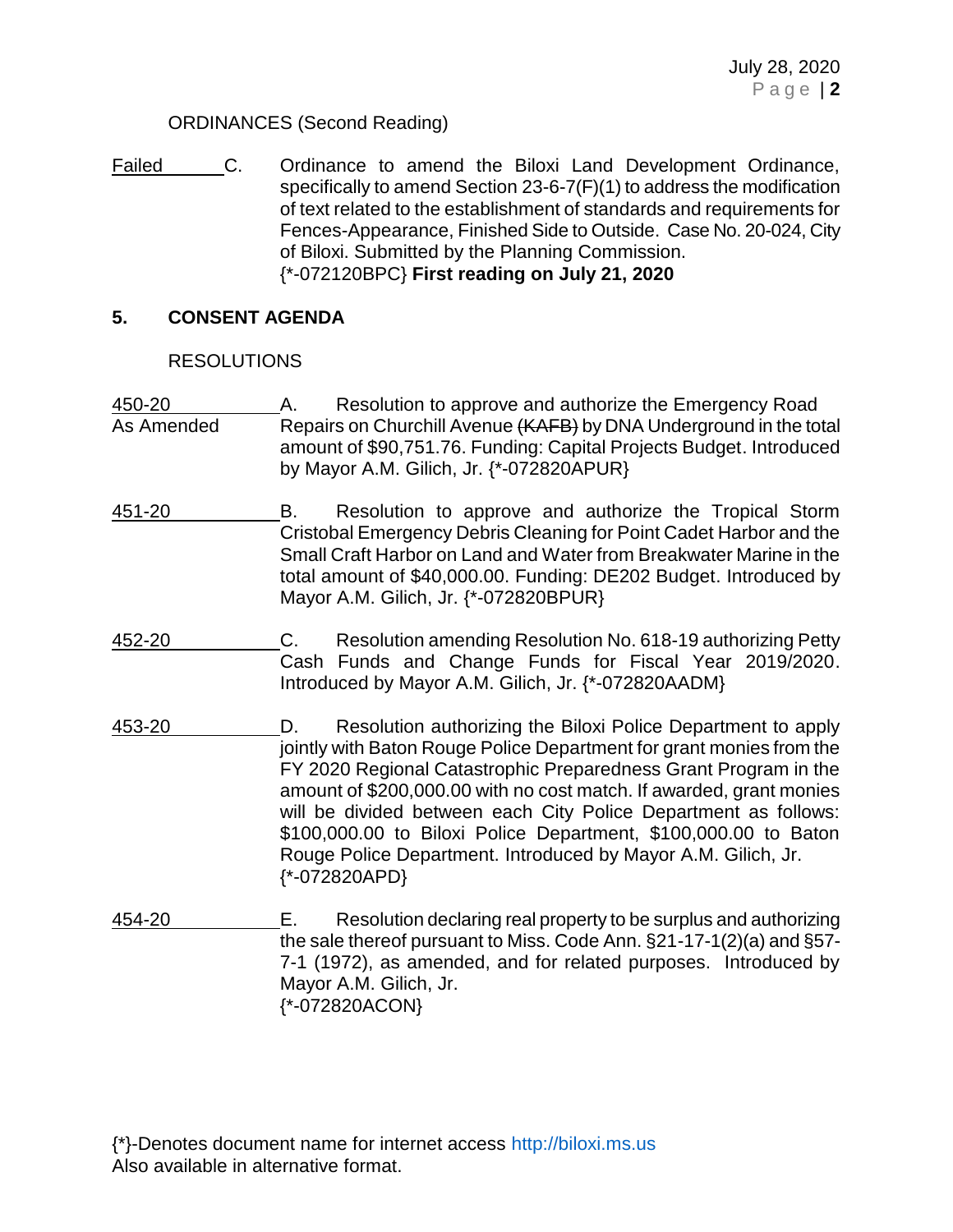#### **5. CONSENT AGENDA-Continued**

455-20 F. Resolution authorizing renewal of Terms of Use and Copyright Policy with Active Network d/b/a Hy-Tek Sports Software for Meet Manager for Swimming 8.0. Introduced by Mayor A.M. Gilich, Jr. {\*-072820BCON}

456-20 G. Resolution amending the municipal budget for fiscal year **SUBSTITUTE** ending September 30, 2020, to recognize funds received from the Mississippi Department of Revenue pursuant to the provisions of the Mississippi Infrastructure Modernization Act of 2018 and allocate said funds into the municipal budget for Capital Project No. 1025: Citywide Street Repair. Introduced by Mayor A.M. Gilich, Jr. {\*-072820CCON}

- 457-20 H. Resolution authorizing entry into Tri-Party Agreement for Downtown Housing Incentive Grant and related services, by and among the City of Biloxi, Gulf Coast Main Street Corporation d/b/a Biloxi Main Street and Pantheon Investments, LLC (212 Reynoir Street). Introduced by Mayor A.M. Gilich, Jr. {\*-072820DCON}
- 458-20 I. Resolution creating Capital Project No. 1073: Municipal Repairs. Introduced by Mayor A.M. Gilich, Jr. {\*-072820ECON}
- 459-20 J. Resolution amending the municipal budget for fiscal year ending September 30, 2020, to recognize funds received from AG Cable & Pipe, Inc., Deviney Construction Company, Inc., BB Insurance Marketing, Inc., Ohio Security Insurance Company, and Liberty Mutual Insurance into the budget for Capital Project No. 1073: Municipal Repairs. Introduced by Mayor A.M. Gilich, Jr. {\*-072820FCON}
- 460-20 K. Resolution authorizing the filing of actions against certain owners for eminent domain pertaining to the Popps Ferry Road Extension Project. Introduced by Mayor A.M. Gilich, Jr. {\*-072820ALEG}

461-20 L. Resolution authorizing construction for the Deputy Clerk of Council's Office. Introduced by Councilmember Paul A. Tisdale. {\*-072820COU}

{\*}-Denotes document name for internet access [http://biloxi.ms.us](http://biloxi.ms.us/) Also available in alternative format.